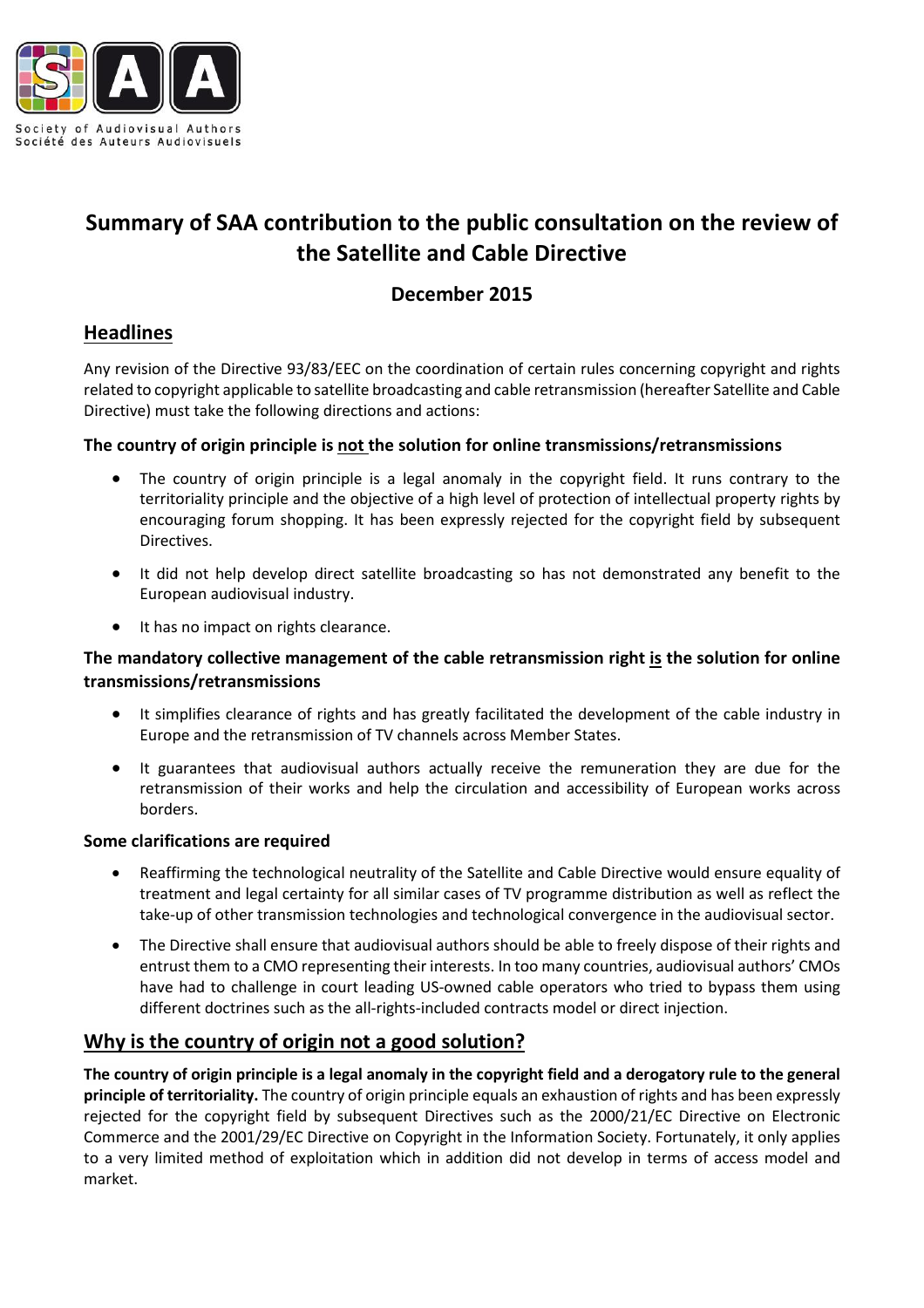The practical use of the country of origin principle for online transmissions would result in a **'race to the bottom' by Member States** offering lower levels of copyright protection and/or enforcement to attract service providers which would chose to operate from Member States where the copyright regime is more lenient ("forum shopping"). This would result in **discrimination of local service providers/distributors and have a negative economic impact on rightholders as it would jeopardize the value of authors' rights.**

Introducing the country of origin principle for the making available right would require the **modification of subsequent European Directivesin addition to the 93/83/EEC Directive (2001/29/EC, 2000/31/ EC) and their national implementing laws**, and would probably **run against international treaties** as it would deprive authors from an essential element of their exclusive making available right.

**A principle which failed to boost the directsatellite broadcasting market -** Satellite broadcasting as addressed by the Satellite and Cable Directive is very limited and does not cover satellite package services such as Sky or CanalSat, which are much more developed in terms of audience and market in a number of European countries. To our knowledge, the direct satellite broadcasting addressed by the Directive and which can use the country of origin principle is not a very developed model for providing European citizens with access to European TV programmes, so its audience is in general very limited. Europeans mainly access TV through freeto-air services, satellite package services as well as cable operators. Both satellite packages and cable subscription services offer a great number of European foreign channels.

**It has no impact on rights clearance**. Contrary to the mandatory collective management of the cable retransmission right, the country of origin principle does not provide for any rights clearance mechanism which would facilitate the access to and the availability of programmes. It only impacts on the applicable law as it limits the application of national laws to the one of the country of origin for cross-border satellite broadcasts. The only effective tool to facilitate rights clearance is collective rights management, which is only made possible, but not mandatory, by Article 3.2 of the Directive. Whether mandatory, voluntary or extended, collective licences have developed in the broadcasting field irrespective of the determination of the applicable law.

Audiovisual authors' collective management organisations (CMOs) like SAA members offer collective licensing solutions to broadcasters in a number of countries (e.g. in Belgium, France, Italy, Netherlands, Poland, Portugal, Slovakia, Spain) which facilitate rights' clearance and may cover broadcasters' different modes of exploitation (free to air broadcasting, satellite broadcasting, web stream, replay, etc.). It is only the development of those collective agreements all over Europe that would facilitate rights' clearance.

# **Why is the model of mandatory collective management of the cable retransmission right the solution for online transmissions?**

**The cable retransmission model with its mandatory collective management of exclusive rights is a much more interesting solution to help the circulation and accessibility of European works across borders**. Coupled with stricter rules on the promotion of European works by online services(provided in the Audiovisual Media Services Directive), it would ensure that European citizens are offered a wide variety of European works, including non-national ones.

**This model simplifies the clearance of rights.** This rights clearance mechanism of mandatory collective management for the cable retransmission right has greatly facilitated the development of the cable industry in Europe and the retransmission of TV channels across Member States. It was introduced to simplify rights clearance and avoid black-outs in retransmitted broadcasts. It is, in itself, a success: cable and satellite operators generally offer a great number of foreign channels in their packages and therefore generate broadcasting services across borders which consumers have access to.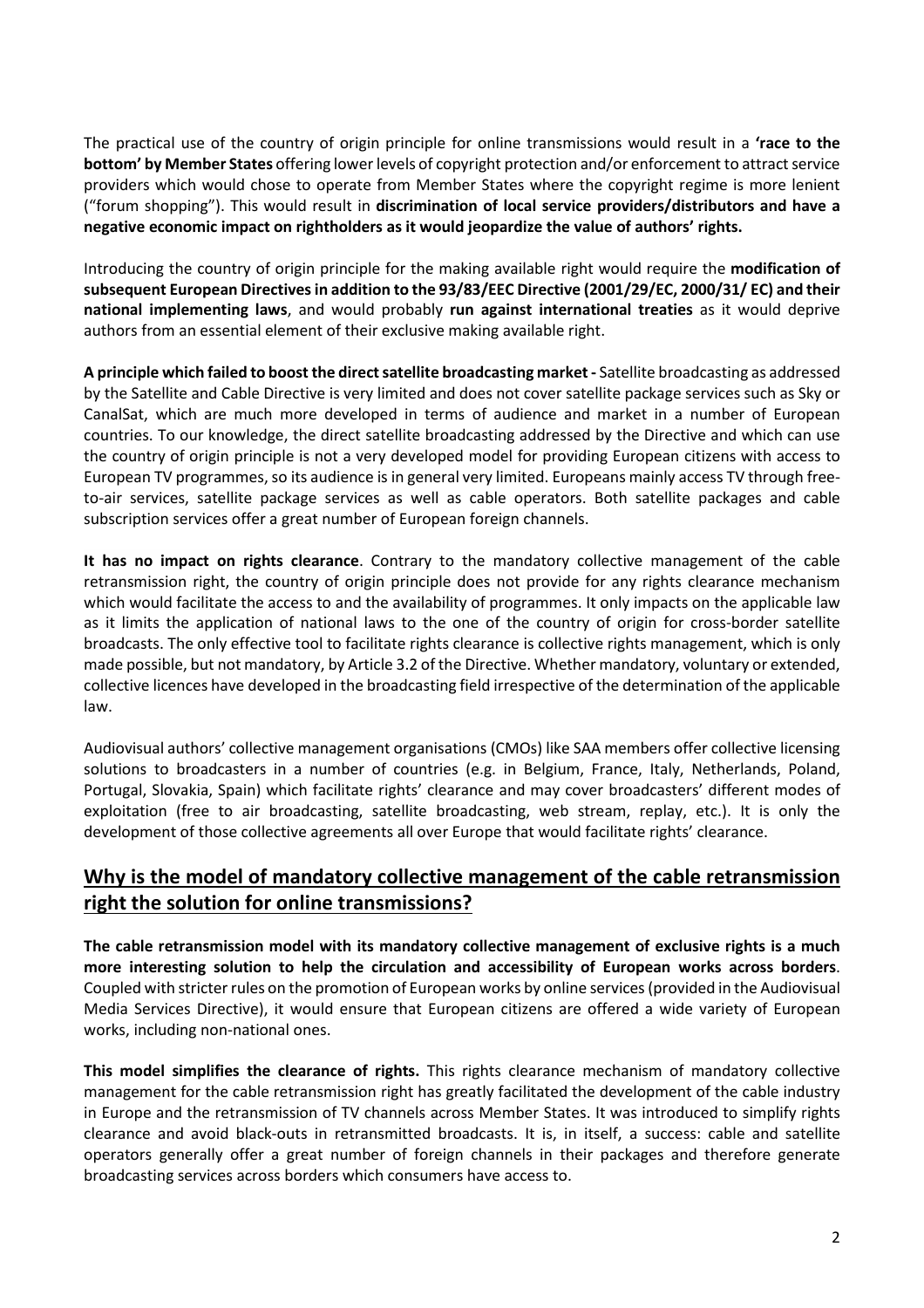**Collective management provides a mutual benefit and a win-win solution for both cable operators and rightholders.** The licensing costs resulting from the collective management of the cable retransmission rights are much lower than if each individual rightholder had to negotiate with each cable operator.

**Creating a genuine level-playing field online -** Applying mandatory collective licensing for the online transmissions of broadcasters and other operators across Europe would clarify the situation for audiovisual authors' rights by harmonising this model. It would allow CMOs to offer pan-European licences and develop reciprocal agreements to get the remuneration due for the online use of their author members' works on foreign platforms. SAA believes that such a proposal should cover all audiovisual media services, not limited to broadcasters, who make audiovisual works available to the public (online).

**Guaranteeing that audiovisual authors actually receive the remuneration they are due for the retransmission of their works -** The introduction of the system of mandatory collective administration of the cable retransmission rights in the Satellite and Cable Directive meant audiovisual authors started receiving remuneration for the cable retransmission of their works in all EU Member States. Action at EU level, rather than only at Member State level, means that all audiovisual authors, throughout the EU, are guaranteed remuneration for the cable retransmission of their works. In many European countries, cable retransmission royalties represent more than 40% of the collections of SAA member audiovisual authors' CMOs (e.g. in Austria, Croatia, Czech Republic, Estonia, Finland, Hungary, Portugal, Romania, Slovakia, Slovenia, Netherlands, UK). In these countries, cable retransmission royalties are the authors' main revenue generated from the use of their works, in particular from foreign countries.

The take-up of online services in general, whether operated by broadcasters or other operators, highlights the **need for collective management solutions** to be developed for the making available right, as proposed by the SAA in its white [paper.](http://www.saa-authors.eu/en/news/168/SAA-White-Paper-download) Directive 2014/26/EU on collective rights management now establishes a European legal framework for CMOs which secures collective rights management as a future-proof solution which can be relied upon to enhance cross-border access to works by extending the system of management of cable retransmission rights to the online world.

### **Needed clarifications of the Directive**

**Technology neutrality -** The cable retransmission is defined by the Directive as 'the simultaneous, unaltered and unabridged retransmission by a cable or microwave system for reception by the public of an initial transmission from another Member State, by wire or over the air, including that by satellite, of television or radio programmes intended for reception by the public'. SAA believes that this definition is technology neutral but it has not been understood as such in all Member States when the Directive was transposed. In certain Member States, the Directive principles are applied to traditional cable operators only and other operators are left aside.

The Directive's principles on authorisation and remuneration towards rights owners should apply to other operators than cable operators, such as IPTV service providers and satellite platforms which simultaneously distribute TV programmes. Broadcasters' catch-up services and video-on-demand offerings should also be caught when these services are included in the packages offered by the cable operators to their subscribers. **Unified application oftechnological neutrality of the retransmission right would end inequality oftreatment between operators offering the same service** and discrepancies between Member States' rulesin that regard. It would also increase the availability of European creative content on all platforms, including mobile platforms, for the benefit of platform operators, broadcasters, rightholders and EU consumers.

In addition, it would be useful to clarify that the retransmission right collective management mechanism applies to all retransmissions of channels, not only to transmissions from other Member States. A single